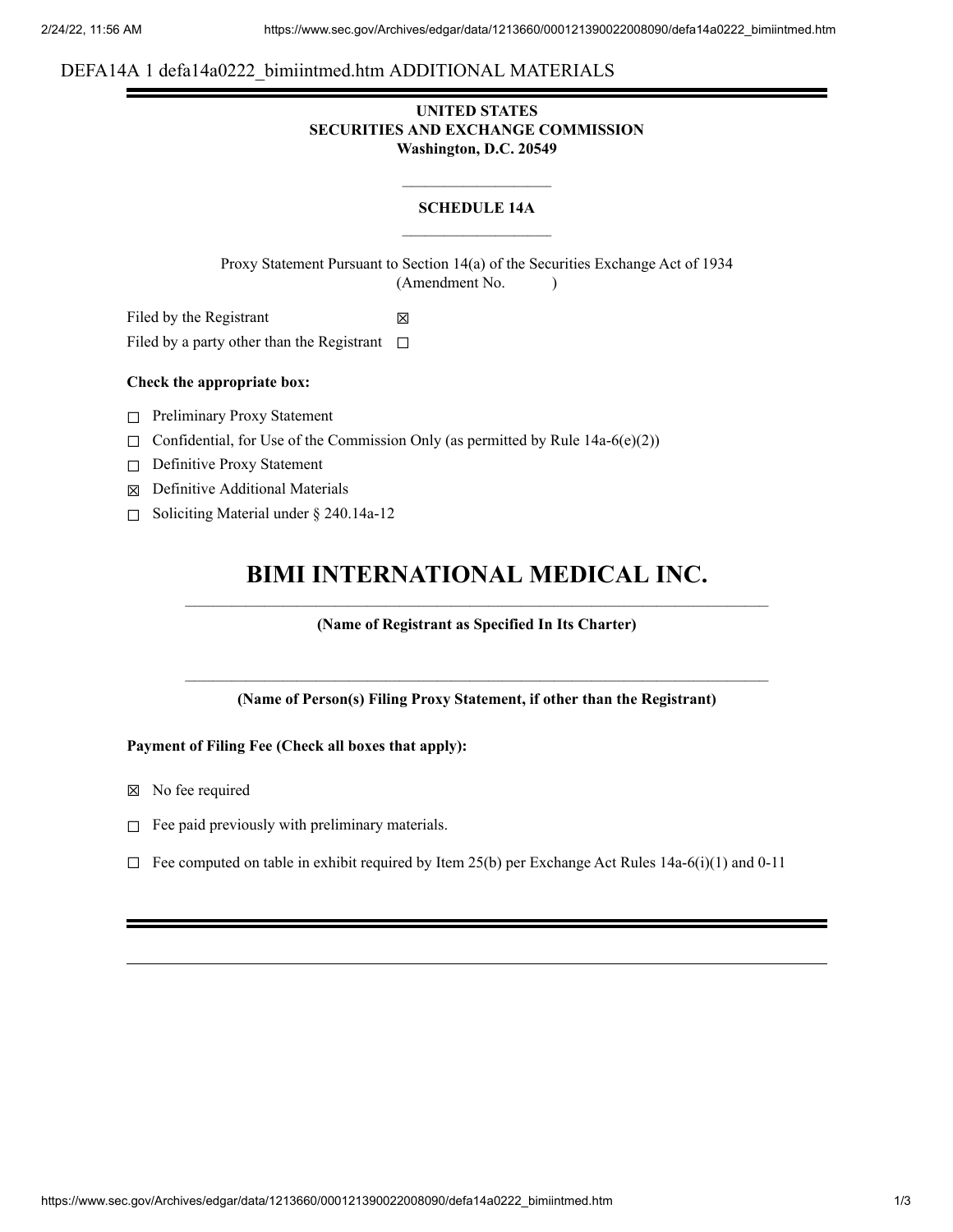#### **BIMI INTERNATIONAL MEDICAL INC.**

## **SUPPLEMENT TO PROXY STATEMENT RELATED TO SPECIAL MEETING OF SHAREHOLDERS TO BE HELD ON MARCH 15, 2022**

This proxy statement supplement should be read together with the definitive proxy statement (the "Proxy Statement") of BIMI International Medical Inc (the "Company") filed with the Securities and Exchange Commission on February 14, 2022 related to the Company's 2022 Special Meeting of Stockholders to be held on March 15, 2022.

The purpose of this supplement is to correct information contained in the Proxy Statement relating to the issued and outstanding shares of the Company's common stock (the "Common Stock") and update information contained in the Proxy Statement to reflect a recent reverse stock split implemented by the Company.

Due to a clerical error, the Proxy Statement provided that the Company had 15,346,554.000 shares of Common Stock issued and outstanding on the record date, February 10, 2022 (the "Record Date"). The correct number of shares of Common Stock issued and outstanding on the Record Date should have been 10,658,872. The information about beneficial ownership of the Company's Common Stock with respect to the number of shares of Common Stock issued and outstanding on the Record Date was also incorrect.

As a result of a reverse stock split that became effective as of February 2, 2022, all references to share prices, shares of Common Stock and other numbers that relate to the Common Stock in Proposal 1 in the Proxy Statement shall have been adjusted to reflect the reverse stock split. The Proxy Statement did not provide information about the adjusted prices or numbers.

Except as specifically supplemented below, all information set forth in the Proxy Statement remains unchanged. From and after the date of this supplement, all references to the "Proxy Statement" are to the Proxy Statement as supplemented hereby.